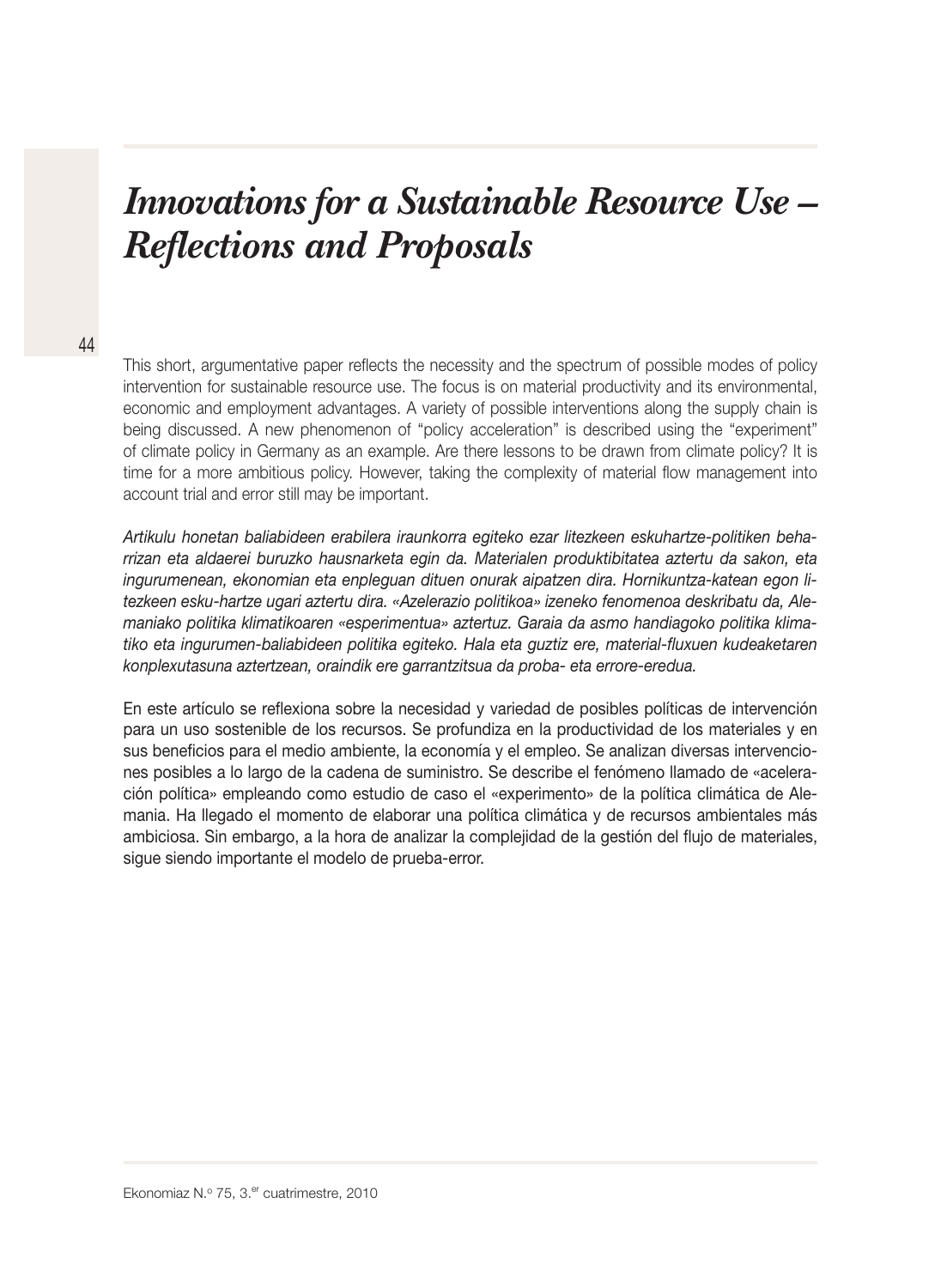#### INDEX

- 1. Introduction
- 2. Dimensions of Material Flows: Environment, Productivity and Employment
- 3. The Role of Eco-efficient Innovations
- 4. Governance for Sustainable Material Use
- 5. Conclusion

**References** 

Keywords: eco-efficiency, resource management, ecological modernisation, policy intervention, policy acceleration.

JEL classification: Q28, Q55, Q56.

#### 1. **INTRODUCTION**

The current economic crisis is essentially a crisis of resource-intensive industrial mass production based on cheap resources. The success story of this model in the 20th century has come to its end.

This development does not come unexpected and it has been discussed already in the early seventies (Meadows, 1972). Nearly nothing is new in the discussion as far as the limits to resource-intensive growth are concerned. Already in the early 1970s, material flows have been critically analysed in terms of environmental deterioration, even in the Soviet Union. According to Gofman, Lemeshev and Reimers (Gofman et al., 1974), in Soviet Russia 98.6% of the material inputs into the production processes have been wasted before consumption. (The break-down of the SU was in part due to an

extremely inefficient use of resources – this may have been an early warning also for the "Western countries").

Possible solutions to meeting the challenge of resource-intensive growth have been known for similarly long time. Already in 1974, the Japanese MITI proposed a model of resource-efficient, knowledge intensive and environmentally friendly industrial production. Later on this MITI vision has influenced the concept of "ecological modernisation" in Germany (Jänicke, 1984, 2008). Already in 1978, the German Advisory Council on the Environment (SRU) stressed the "economic advantage" of a "resource saving environmental policy"; "…technical innovations induced by environmental policy" were seen as an opportunity "for more efficient production processes" and "improved products" (SRU, 1978).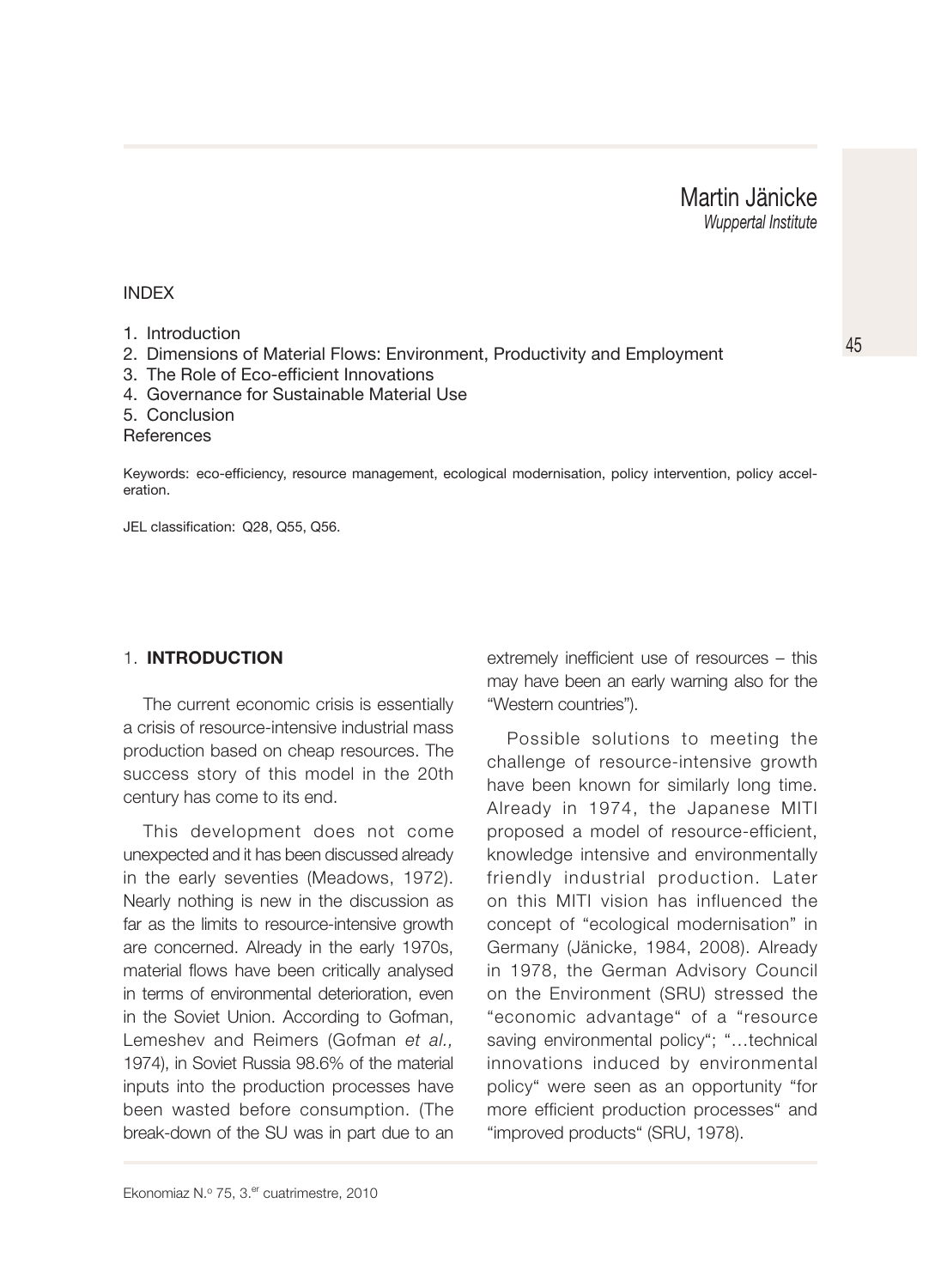However, the respective shift of paradigm has taken a long time. Today —finally— it has become a mega-trend (Jänicke, 2008). "Eco-efficient innovation" has become a core concept in the EU. The concepts of a "Green New Deal" or a "Third Industrial Revolution" (UNEP, 2009; Rifkin, 2008) symbolize the breakthrough of the old idea of resource-efficient and environmentalfriendly production and consumption.

One could ask why realizing such a trivial idea has taken so much time?

## 2. **DIMENSIONS OF MATERIAL FLOWS: ENVIRONMENT, PRODUCTIVITY AND EMPLOYMENT**

### 2.1. **Environmental Impacts**

Material flows rest at the core of resource use. Starting point here is the fact that ..more than 95% of the resources lifted from nature are wasted before the finished goods reach the market. And

many industrial products —such as cars demand additional resources while being used" (Technopolis, 2008). This is also the central issue of the environmental discourse. Material flows from mining to waste management are associated with related flows of energy use, transports, water and land use. All these carry environmental impacts from emissions and waste to the loss of species and functions of the eco-system (Figure 1). Only a part of these impacts is subject to environmental protection. Also in this regard, reducing or substituting material flows very often is the best preventive solution.

ven with without scarcity of material resources there is an ecological necessity to use resources in a more sustainable way.

# 2.2. **Resource Productivity and Labour Productivity**

Innovations in the context of sustainable resource use are legitimised not only

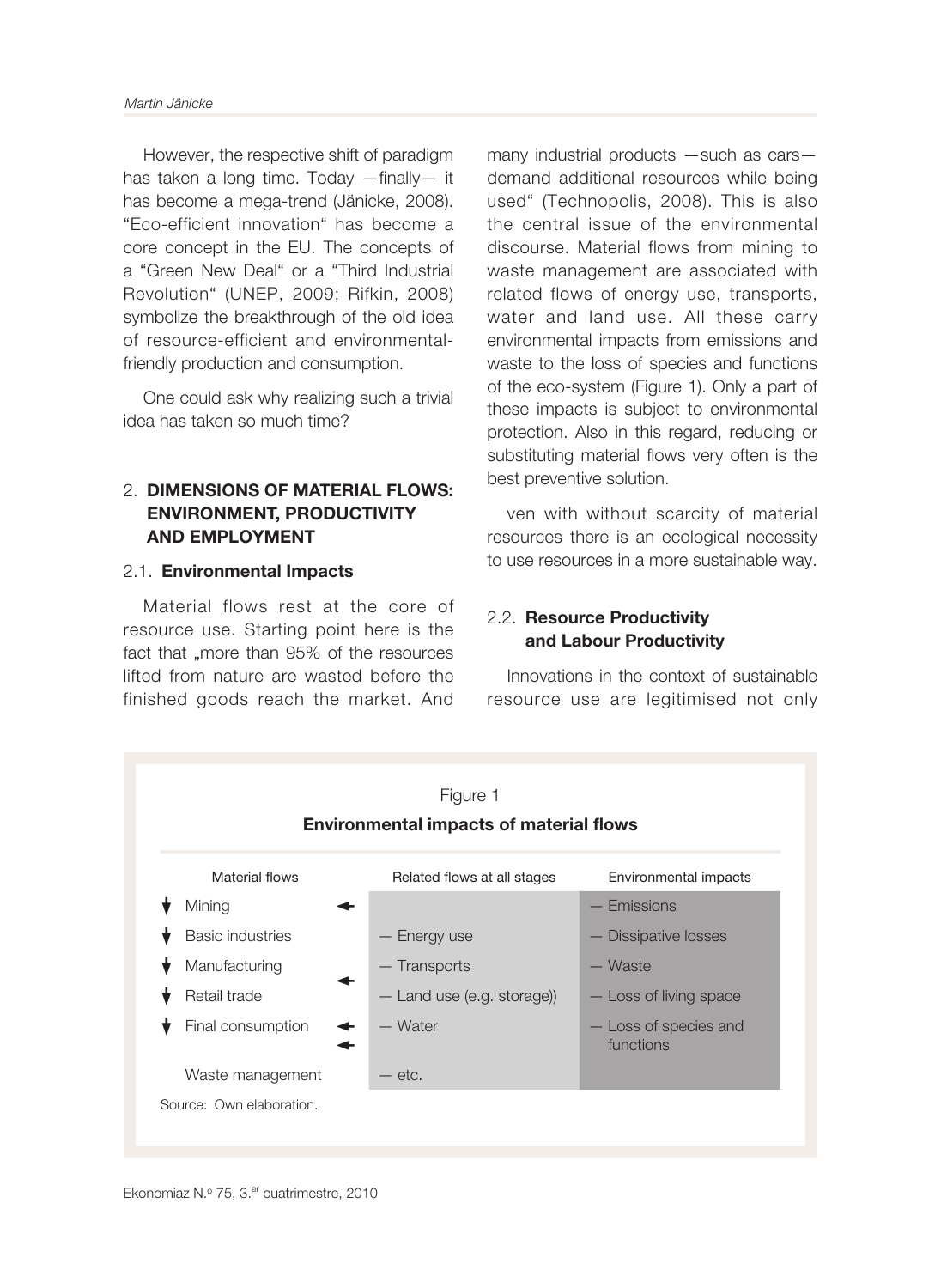by environmental impact of extensive use or potential scarcities of resources. The traditional mechanism to increase productivity via substituting labour with cheap energy has reached its limits too. Although there has always been some increase in energy and material productivity, throughout the history of industrialism, the main focus has been put on labour productivity. Even in times of increased cost for materials, this priority has remained unchanged. In the German industry for example the (high) material costs have steadily grown (Figure 2). Nevertheless, the focus was on labour costs.

In the 21st century we need a new sustainable model of productivity which increases resource-efficiency without the destructive effects on both, labour and the environment.

#### 2.3. **A Booming Industry of Eco-Efficient Resource Management**

In the last few years it has become clear that there is a high potential for employment if we focus on eco-efficient resource management. A strategy for sustainable 47

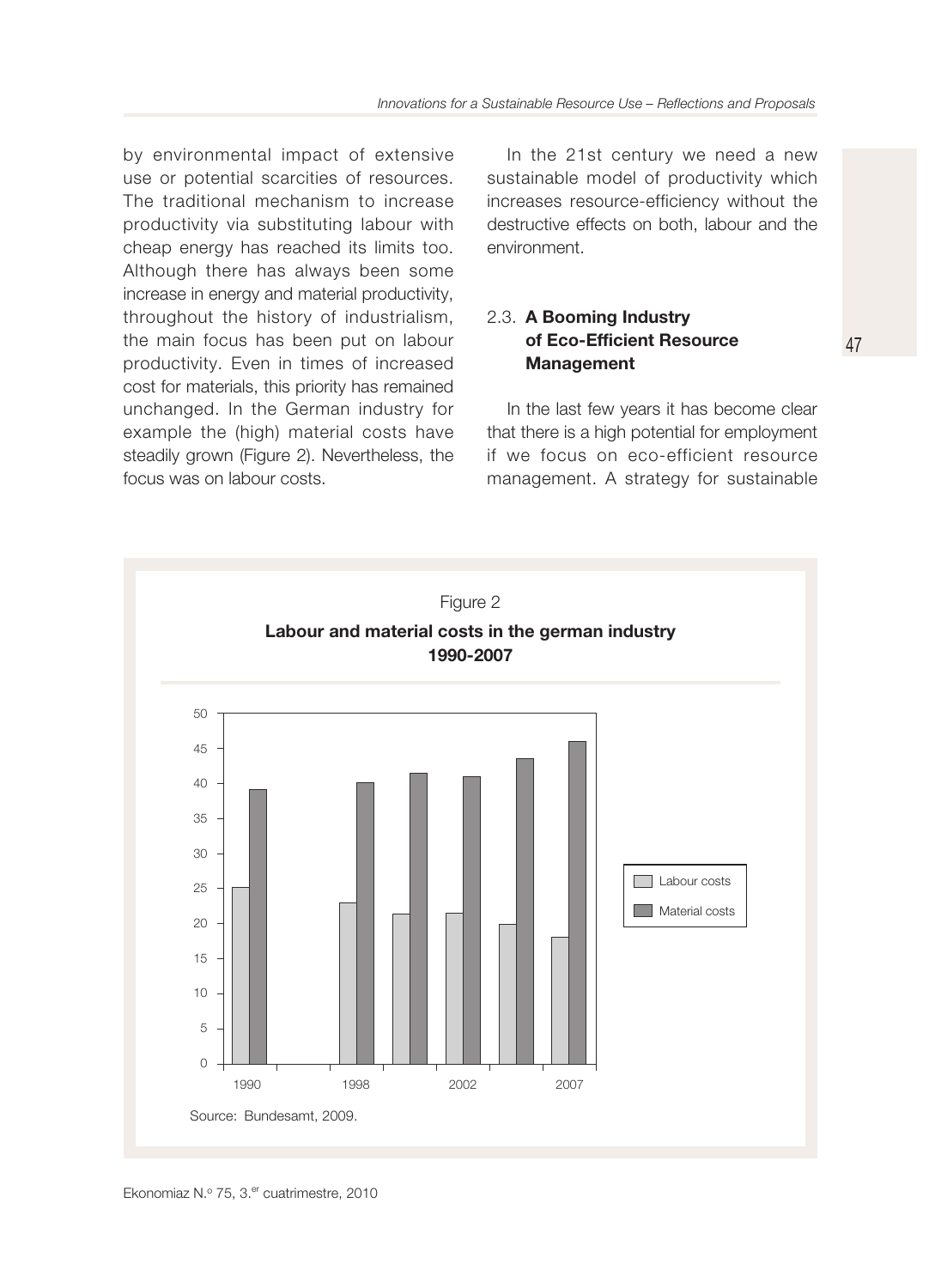resource use can have multiple positive effects on employment: It typically creates "green jobs" in the eco-tech industry, reduces production costs and can lead to increased competitiveness. It may also change investment priorities from labour productivity to resource productivity; a change which could be supported by changes in the tax system.

"Green jobs" and the growing environmental industry are the new promise in the present crisis. This is plausible, because the importance and the dynamic of this kind of economic activity have been underestimated by far. This underestimation is not only caused by insecurities of definition or lack of statistical data: The main reason is the fact that there are not only specialised producers of environmental technologies (the environmental industry). Within the environmentally intensive sectors such as chemical or car industry there is a similar tendency to react to environmental pressure by internal innovations, including resource management or eco-design in terms of life-cycle assessment (LCA). There are far more "green jobs" than the jobs which are provided by specialised ecoindustries such as waste management or power from renewable energies. In case of a full integration of environmental considerations into product design and LCA, it would be difficult to discern a special "environmental industry". Counting "green jobs" in different sectors is at least an additional option.

The environmental industry needs differentiation also in another direction: actually, this industry has two faces as far as resource productivity is concerned. On the one hand there are (1) producers of pollution control technology (services included). On the other hand (2) producers of eco-efficient technology offer means for

| Table 1                         |                                                                                                                    |
|---------------------------------|--------------------------------------------------------------------------------------------------------------------|
| Green jobs-Insecure estimations |                                                                                                                    |
| $-$ USA:                        | $>5.3$ Mio green jobs in 2005.<br>Obama is planning 5 Mio more jobs.<br>9.1 Mio. in 2007: Mainly Energy efficiency |
| $-$ EU-27:                      | $>3.4$ Mio. in 2004<br>WWF (2009): Additional 5 Mio. indirect jobs                                                 |
| $-$ Germany:                    | $>1.8$ Mio. in 2006                                                                                                |
| $-$ UK:                         | 0.9 Mio. 2007/8, 1,3 planned (2017)                                                                                |
| $-$ Japan:                      | 1.4 Mio. 2.2 Mio. planned 2020 (2009)                                                                              |
| - South Korea:                  | 1 Mio jobs 2012                                                                                                    |

Sources: UNEP 2009, Reuters 2009, BMU 2009, WWF 2009, ASES/MISI 2008, Ernst & Young 2006.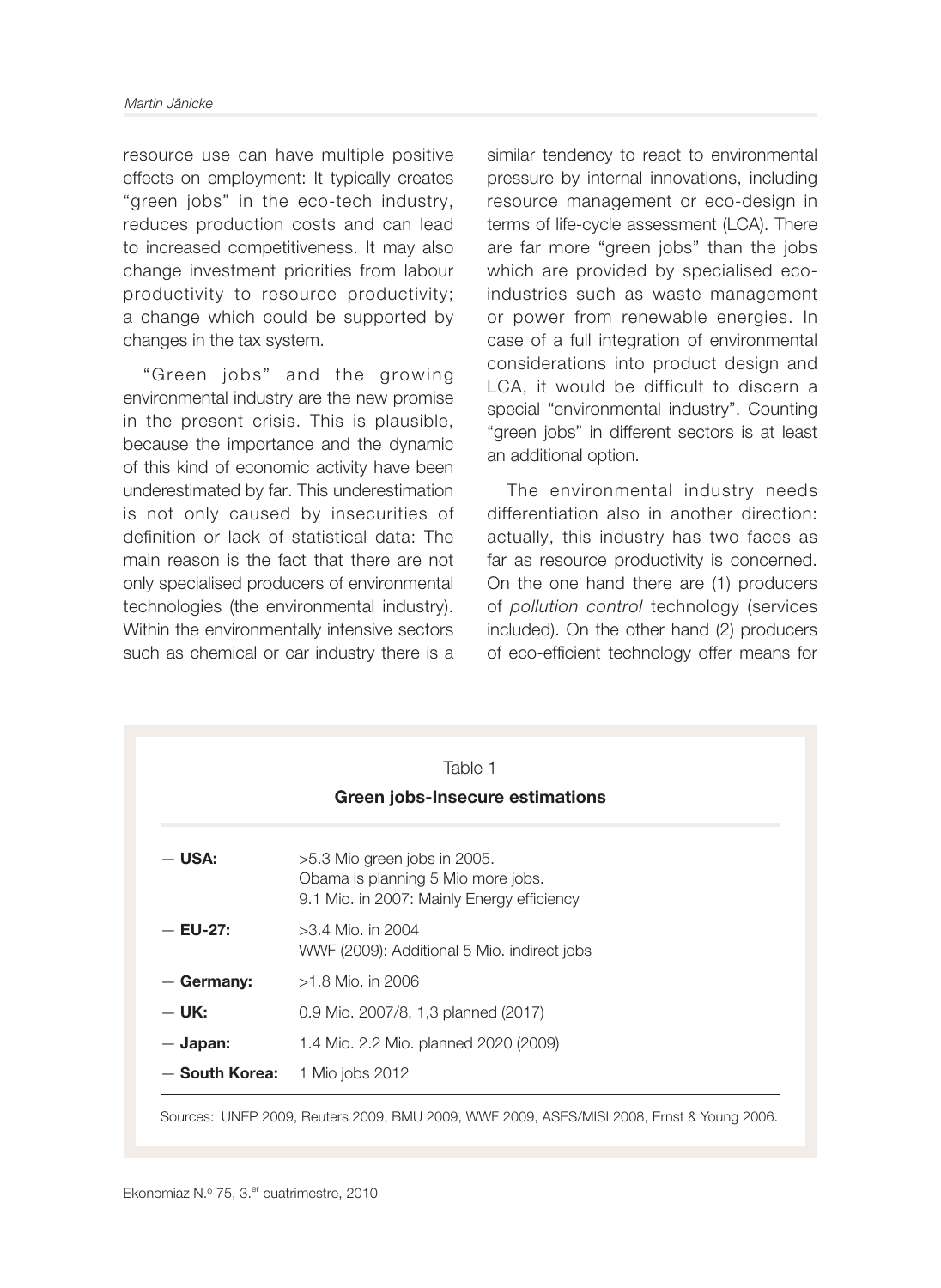a better resource management (Ernst & Young 2006). Traditional pollution control or "end-of-pipe" treatment can be highly effective and also highly innovative as far as certain pollutants are concerned. For example, sulphur dioxide in coal power stations can be reduced by more than 90%. But the necessary desulphurisation technology needs additional resources (lime). Carbon Capture & Storage (CCS) could similarly reduce CO<sub>2</sub> emissions in coal power stations, however it would significantly reduce the resource efficiency of the power production. Generally, endof-pipe treatment has rather negative effects on resource productivity. (b) This is where the resource management part of the eco-industry is different: The positive environmental impacts of resource management are caused by the reduction

of resource use. In other words, its contribution to productivity is generally positive.

It is important to know that the boom of the environmental industry in Germany and other OECD countries comes from the resource management part of this industry (Figure 3).

## 3. **THE ROLE OF ECO-EFFICIENT INNOVATIONS**

Innovation management is central to the model of eco-efficient resource use. Eco-efficient innovation or ecological modernisation is a necessary condition for long-term industrial growth if critical external

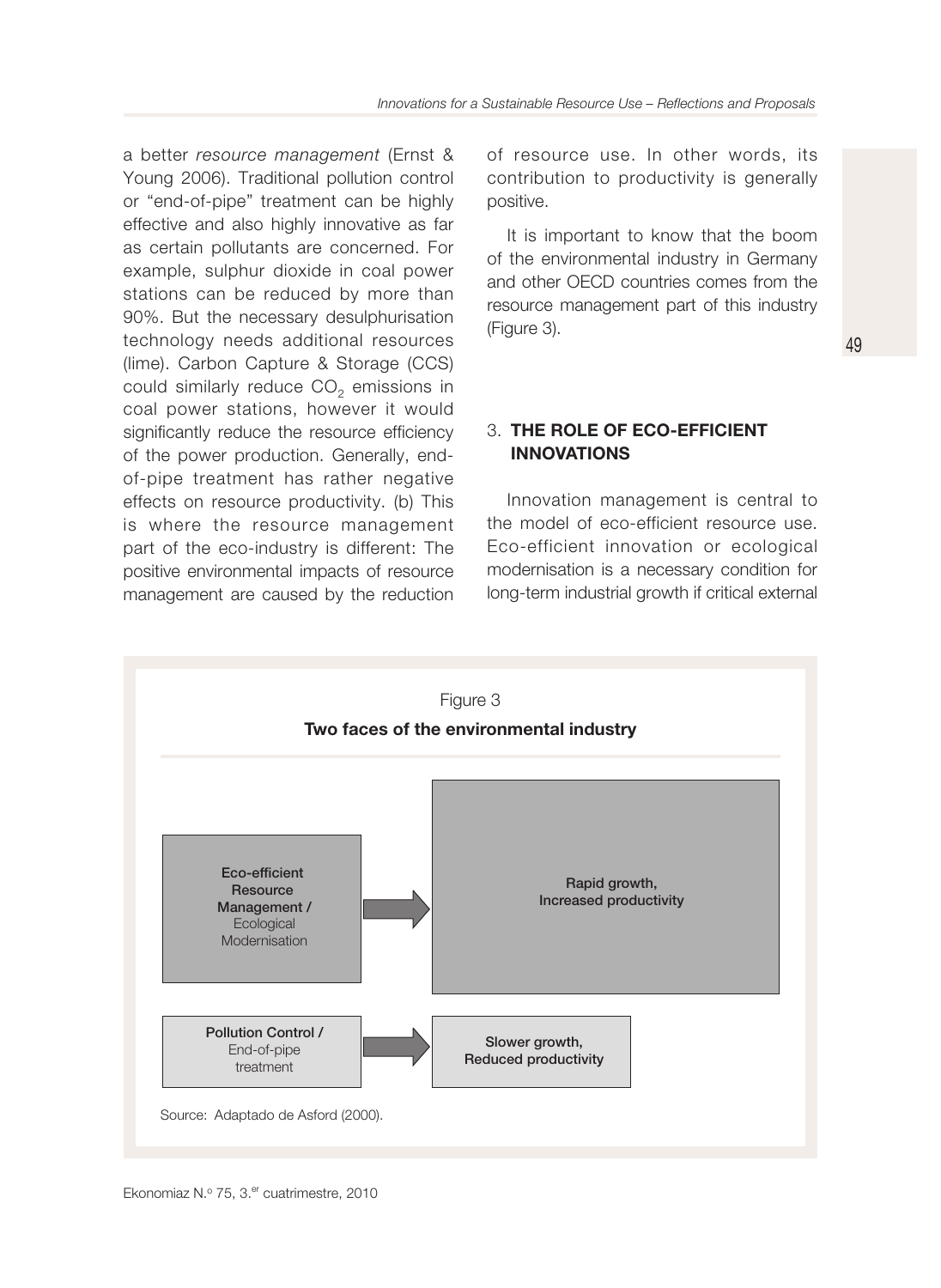damage shall be prevented. In a world of limited resources and sinks, industrial growth has to be "neutralised" by better, more eco-efficient technology. This is an imperative which cannot be ignored in the long run because from time to time it becomes manifested by environmental crises, protests or high damage costs. Since this imperative is associated with long-term industrial growth the technical improvement must be permanent – comparable to the increase of labour productivity. Long-term industrial growth needs eco-innovations at ever higher levels. The present crisis of resource-intensive growth and the danger of catastrophic climate change have given an additional urgency to eco-innovation: today, there is a particular necessity to increase the intensity, scope and speed of eco-innovation. In other words, the specific improvement of eco-innovations should be more than incremental, for example to overcome rebound-effects. Their diffusion

should be global and not restricted to niche markets. The speed of the innovation and the learning process (e. g. cost reductions) should be as high as possible. This is more than the market can offer.

Environmental innovations are essentially "policy-driven" (Ernst/Young, 2006). Eco-innovations aimed at overcoming the present crisis depend even more on government intervention. They depend on pioneers and national trend-setters, which exert competitive pressure on others. The good news is that countries with a high political and technological capacity can take advantage of being more ambitious than others.

It is the imperative of eco-innovation as a condition of long-term industrial growth that has become a strong motor of global markets. And since this imperative is permanent and growth-related, this kind of market has a calculable long-term future. In

### **Definitions**

- **"Ecological modernisation"** is the innovation and diffusion of marketable technologies which provide both, environmental and economic benefits through more efficient use of resources. The concept includes supporting policies and services. The core idea is to "green" the logic of competitive modernisation which is inherent in capitalist market economies (Jänicke, 1984, 2000). Ecological modernisation is different from "end-of-pipe treatment" (or pollution management) which has no positive impact on resource use.
- **Eco-efficient innovation**, a synonym, is the creation and diffusion of new competitive goods, processes and services designed to preserve or improve the environment with a minimal life-cycle use of natural resources (see also Megapolis 2008 - EuropeINNOVA / EC, 2006).
- The **Green New Deal** essentially refers to a **forced political strategy for ecoefficient modernisation** implying a new role of government. It could also be defined as a strategy to increase systematically the intensity, scope and speed of ecoinnovation.

Source: Own elaboration.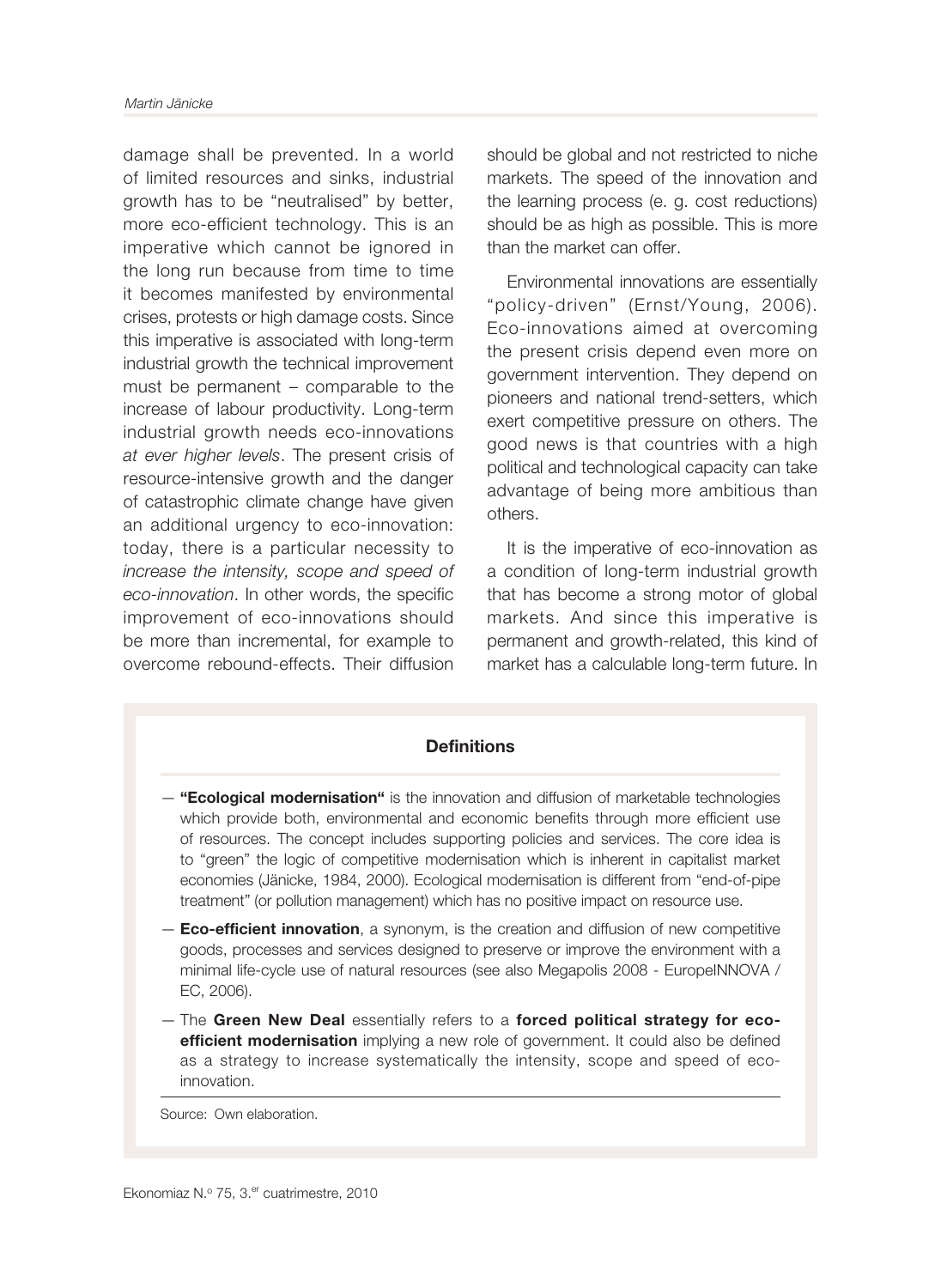other words, the process of eco-innovation is not only driven by urgent pressure for change. More and more the advantages of green markets have become visible. Ecoefficient innovation has become a dimension of competition. The present boom of ecofriendly technology comes late but it is not at al incidental. This is also true regarding the learning processes of governments on how to use eco-innovation in stimulus programmes or how to succeed in global regulatory competition for climate-friendly technologies.

# 4. **GOVERNANCE FOR SUSTAINABLE MATERIAL USE**

## 4.1. **Using the Present Crisis, Riding on Mega-Trends**

So far governments have not been in a strong position to start a Green New Deal and to implement ambitious strategies for sustainable development. Nevertheless, there are strong drivers that could be used and supported by government policies:

The most important driver is the present crisis of the model of mass production based on cheap resources. This crisis has been induced by rising prices of material resources and with environmental problems, the most dangerous being climate change. It also has to do with the challenge of globalisation without global government. Crises can be perceived as pressure for change. And indeed, the crisis mechanism has become a strong motor of change and innovation. This can be observed not only in the field of energy and climate policy. Not least, the crisis of global government has supported policy learning in the direction of concerted actions of governments. Pioneer countries play an important role

here, as policy innovators, trend-setters and challenging competitors. There are indeed strong drivers and trends to improve global and national governance that can be used and strengthened.

## 4.2. **General Policy-Design**

Governance for eco-efficient innovations generally depends on the policy-design as well as on the optimal points of intervention. There has been broad research on the general policy-design for eco-innovations (Ekins/Venn, 2006; Ashford et al., 1985; Jänicke et al., 2000; Klemmer, 1999; SRU, 2008; Technopolis, 2008). Each ecoinnovation may need as special treatment. But some general insights can be derived:

51

(1) Ambitious, broadly accepted and reliable targets are a necessary condition. The reliability of targets depends on credible implementation measures. If targets are not ambitious there will be no innovation. (2) A flexible policy mix supporting the innovation cycle from invention to innovation to diffusion and back to invention is the next necessary step. Regarding invention, support for R&D is essential from the beginning onwards. The dynamic of the process strongly depends on successful support of the diffusion of a new environmentally friendly technology. This is a necessary condition for the learning process i.e. cost reduction and technical improvements. This feedback of the innovation cycle can be forced by government policy. To give an example: when the red-green German government after 1998 started with a massive market support for renewable energy, an explosion of new patents for these technologies could be observed. (3) There is no single ideal instrument available in environmental policy.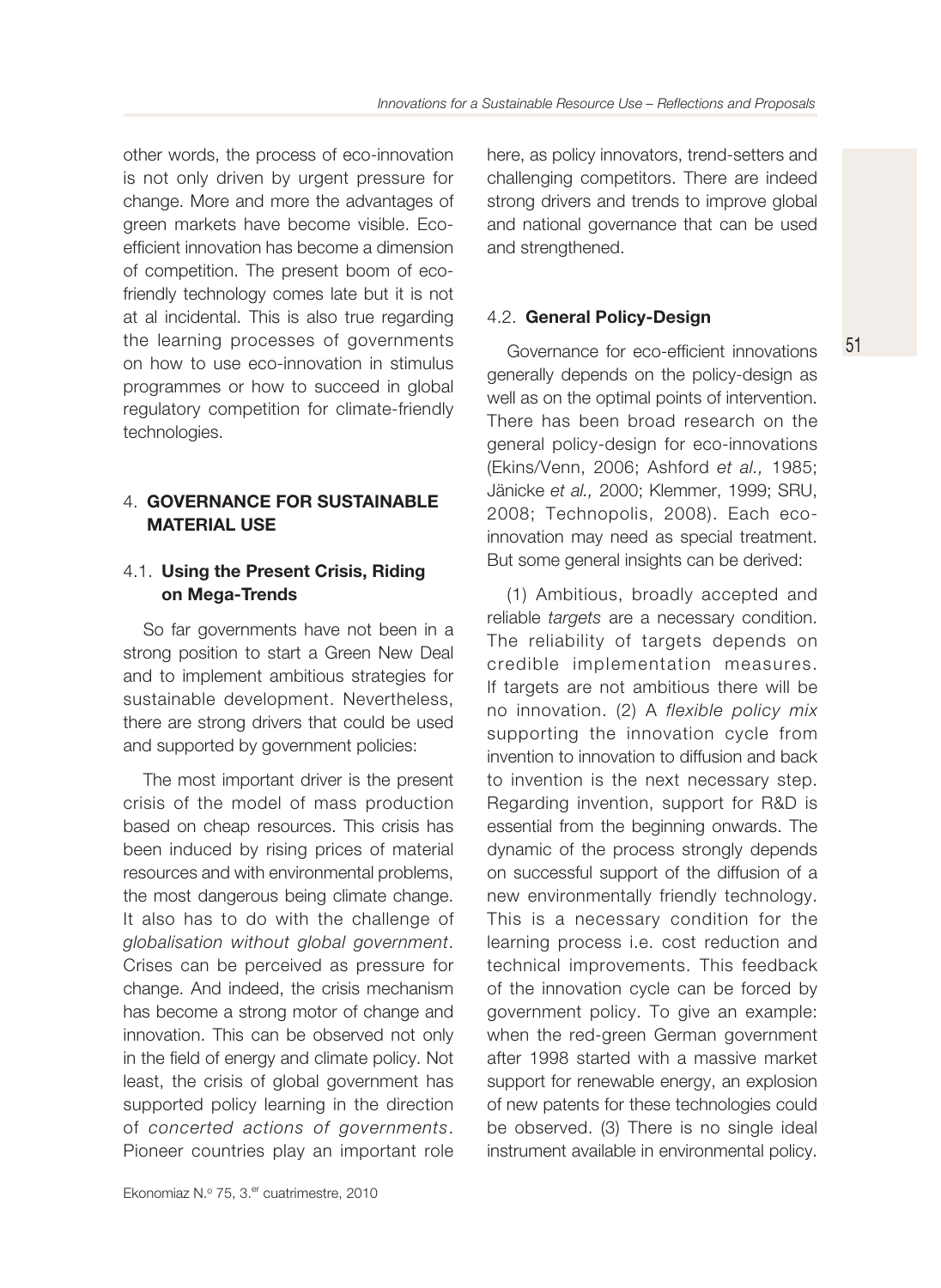As a rule a *policy-mix* will be necessary. Eco-innovations need a "multi-impulse approach" (Klemmer, 1999). For many reasons however both, the price mechanism (taxes, charges, certificates, market incentives) and regulation (e. g. dynamic standards) play an important role within the policy-mix. The price mechanism can provide general incentives to support certain general tendencies. Specific regulation can mobilise specific innovation potentials and it can help to overcome specific obstacles. The example of the Japanese dynamic toprunner regulation has shown remarkable specific improvements. However rebound effects sometimes have reduced the general effect of energy-efficiency increase.

This could be counteracted by taxes. In addition, instruments such as dynamic labelling, green public procurement, EMAS, et cetera typically play a supportive role within the policy-mix. (4) Finally, clusters and competent inclusive networks have proven to be important in the process of innovation.

### 4.3. **Points of Policy Intervention**

The points of intervention to stimulate eco-innovation have become an important topic particularly in the debate on resource management: we have learned that the designers and producers of final

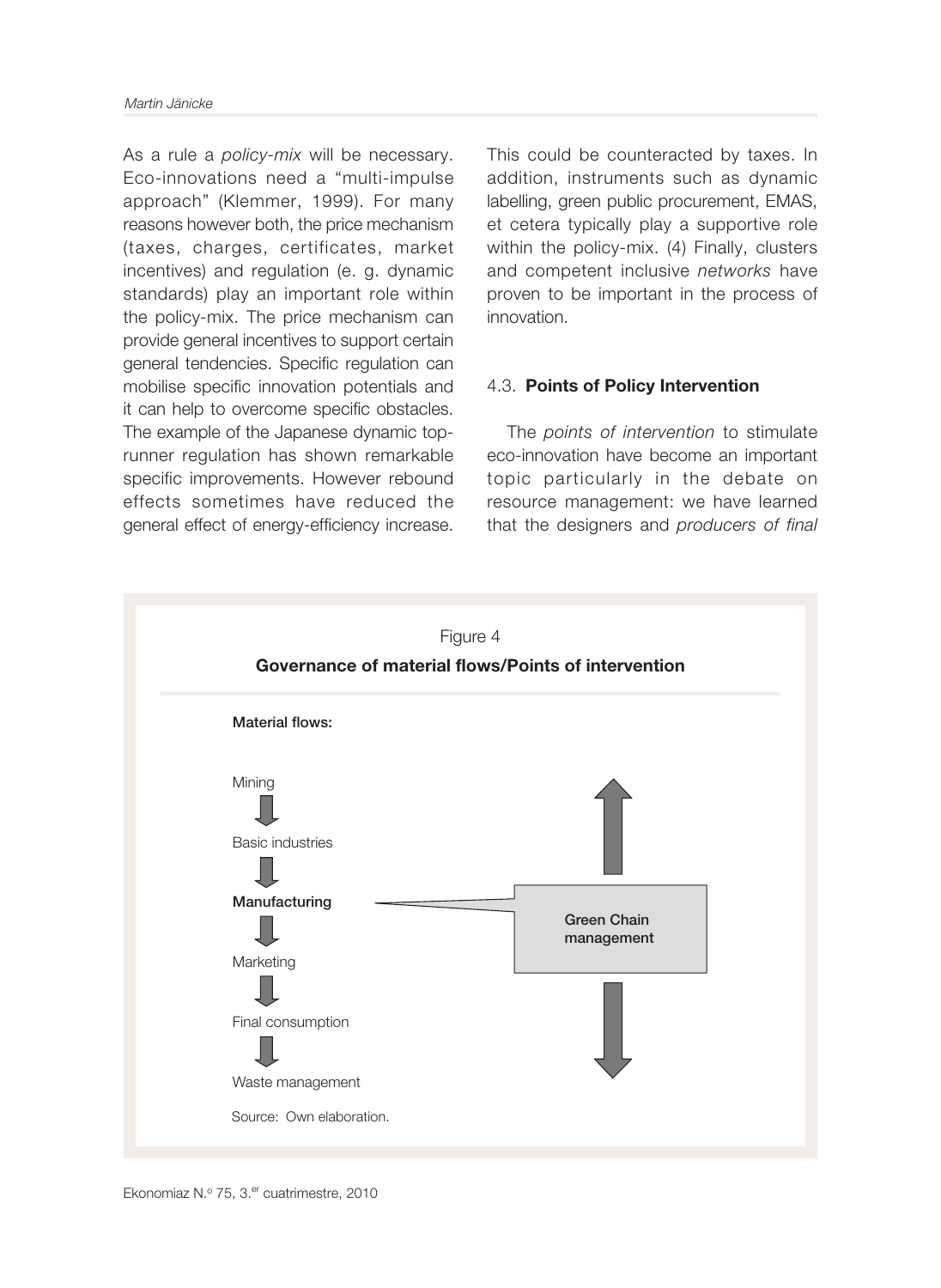products (cars, food, or buildings) are the gatekeepers of material flows within the supply chain. Eco-design in terms of lifecycle assessment has become a strategic concept for eco-efficient management of both, products and processes. Final producers and also retailers possess the ability to influence material flows through their demand – a direct influence, which governments will never have (although their indirect influence on the framework conditions may be essential). "Greening" the demand by manufacturers or retailers is comparably easy because it is mainly the supplier who carries the burden of technical change.

There are several possible points of intervention along the supply chain up to final waste management (Figure 4). Ecoinnovation can take place at all stages.

The first stage of the supply chain is mining (or the import of resources). At first sight this seems to be the optimal point of intervention, particularly if input-taxes are concerned. Taxes on sand in Denmark are an example. For many reasons however taxes on mining have proven to be difficult in terms of politics. A new field of possible intervention is "urban mining", which can provide new kinds of resources from urban infra-structures or products in the final stage of their "life". However, except for construction materials, it is not subject of general resource management so far. Here we need a better knowledge base.

At the stage of basic industries, incentives to use (and to improve) recycled materials may be a possible instrument. The construction sector in Germany for example has a high recycling rate. However the use of recycled materials for new buildings is still quite insufficient. This depends on innovation. The potential for new materials is not restricted to recycling. Using coal as raw material instead of burning it may be cited as an example.

Beyond the already mentioned stage of manufacturing, marketing and demandside management offer room for potential improvement. It may be the second best point of intervention, because here relevant actors can be addressed: the retailers, the public administration (green procurement) and the business sector and its demand which can be influenced e. g. by EMAS and ISO rules. The role of consumers should not be overestimated. They have no control over the process (Megapolis, 2008) and their capacity for concerted action is generally low. There will not be an alternative to calculable general government rules for the suppliers. Nevertheless consumers play an important role and their information and acceptance is a necessary condition for any demand-side strategy.

53

The final stage of waste management has for a long time been the preferred point of intervention. We have learned that this often meant no more than fighting symptoms. Resource management in terms of LCA however certainly has to include this stage. Recycling or take-back rules, for example, play an important role in this context.

Contrary to the old-fashioned "instrumentalism" in environmental policy —with its endless search for a single optimal instrument (Jänicke, 1996)— we need a broad spectrum of instruments, as mentioned above. There is not only a broad spectrum of points of intervention in resource management. It is also open to a multi-impulse strategy (Klemmer, 1999). Such a strategy does not rely on one single strong impulse (e. g. taxes which may be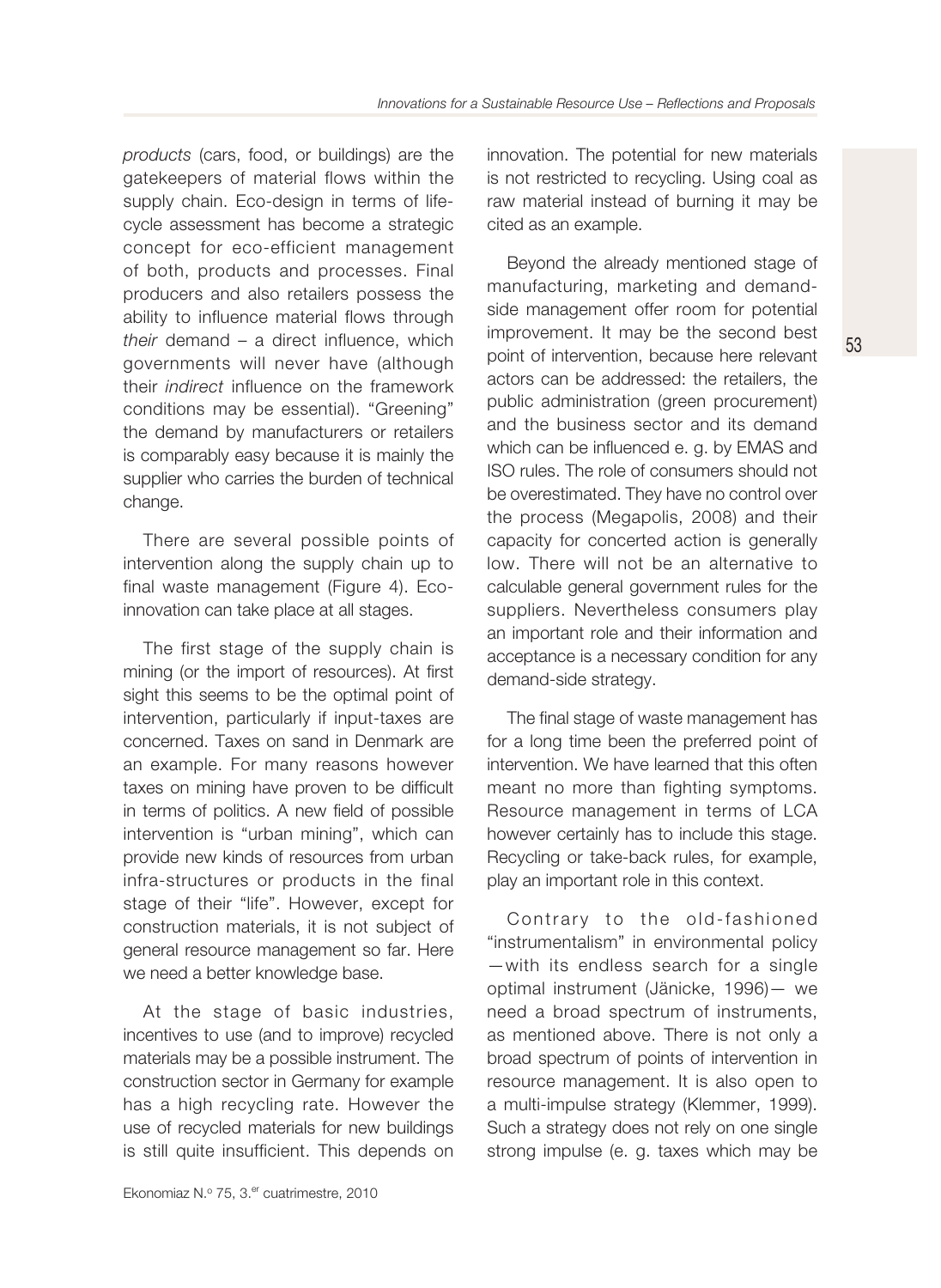"high enough" but not feasible in terms of politics). Instead it relies on a plurality of impulses at different points.

We still need some trial and error to optimize this management strategy for material flows. The knowledge base of energy-flow management is by far better. Here we have longstanding experience, which includes the role of international concerted action. Here we are also experiencing a breakthrough of substantial innovations. Are there lessons for materialflow management to be drawn from present energy and climate policy? I will shortly discuss this in the context of the German climate policy since 1998.

# 4.4. **"Policy Acceleration": Lessons from Climate Policy?**

Climate policy in Germany has traditionally been oriented towards technological innovation. Since 1998 it has been explicitly conceived as "ecological modernisation" (e.g. in the coalition treaty). The Kyoto target was ambitious (21% GHG reduction, 1990-2012). Its fulfilment was particularly difficult because not only fossil fuels but also nuclear energy had to be reduced. To a certain degree this policy can be interpreted as an experiment. Only a few points of its best practice may be mentioned in this context (without any differentiation).

The German climate policy experiment has become a success story, both in terms of ecology and economy. The Kyoto target has been surpassed already in 2007. The expansion of green power has surpassed its target too. And the economic success is manifested by a fast growing, highly competitive "climate protection industry"

of about 5-6% of the GNP. According to studies the cost balance of the present climate programme will end with a surplus (BMU / UBA, 2009).

The applied policy was a goal-oriented multi-impulse strategy using economic and regulatory core instruments (eco tax, feed-in tariffs, emission trade, but also standards) within a broader policy mix. There have been several policy measures with different points of intervention. Most important: the policy started with an ambitious target which was not only credible and agreed upon across party lines, but it was also followed by effective market support for climatefriendly technologies. This successful diffusion of new technologies caused a dynamic feed-back of the innovation cycle (Fig. 5): there was an explosion of new patents for renewable energies after 1998. The speed of the innovation process could be observed e. g. regarding energy-efficient buildings. Here the technological potential evolved from "energy-efficient heating" to "low energy houses" to "passive houses" and finally to "plus-energy houses", which even supply power for an electric car.

This feed back of the innovation cycle could have been expected as far as the learning curve was concerned. However something was new. We may call it "policy" acceleration" which could be described as follows: (a) an ambitious policy starting with a certain technological potential of improvements, (b) a process of innovation and diffusion stimulated by this policy leading to (c), a higher technical potential of improvement and to market success of domestic innovators, which finally suggested even stricter policies (d). It must not be mentioned that such a development tends to increase the general public acceptance. Here another example may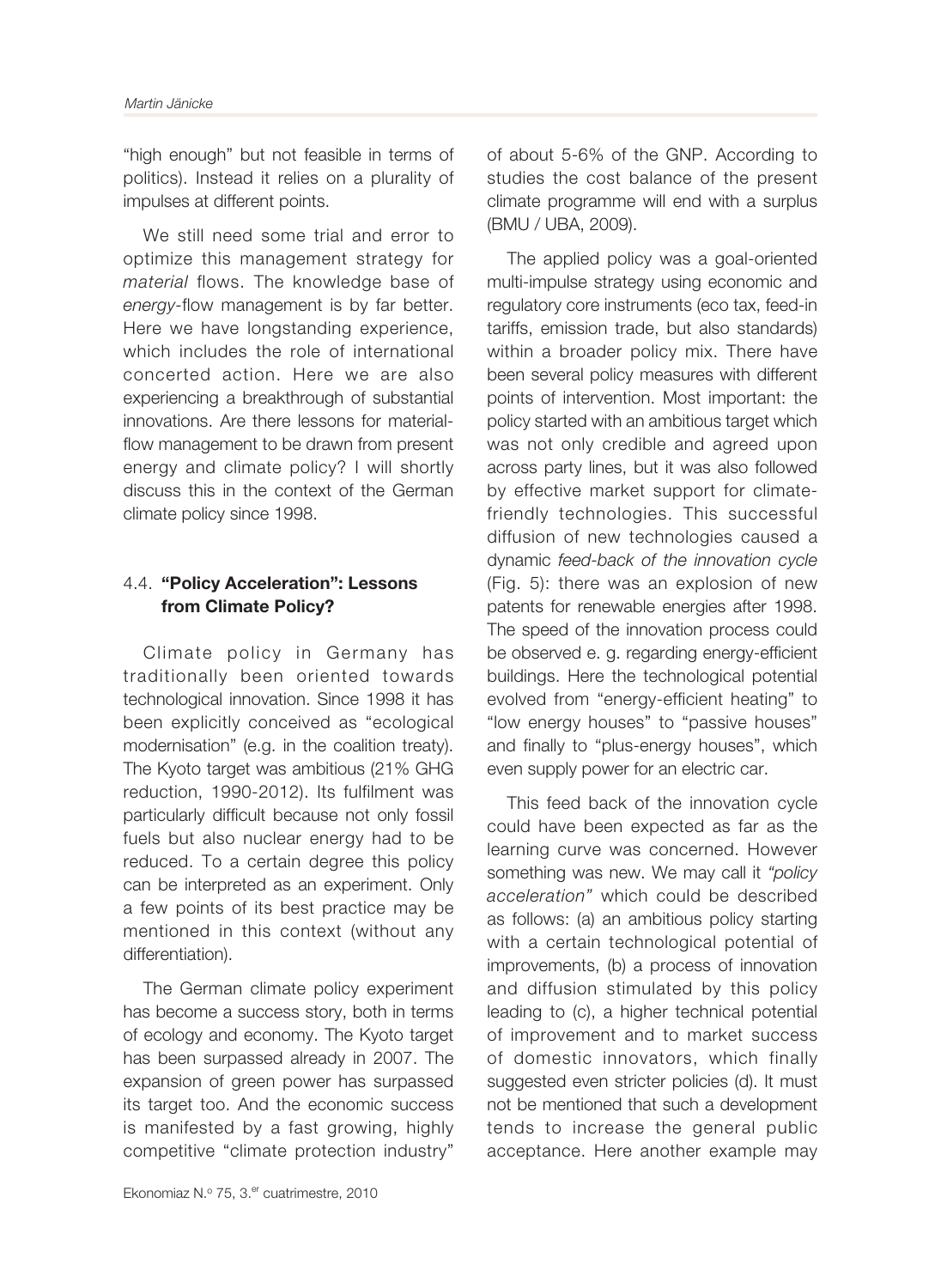

be given: There was a broad campaign in Germany against both, the eco-tax (2001???) and the Renewable Energy Law. However the success story of both instruments finally has made this opposition irrelevant. Today nobody wants to repeat these counter arguments.

Eco-efficient management of material flows is a more complex field of action compared with energy and climate policy. The materials as well as their prices, options and subsequent problems are often quite different. However, as a first step, the

public discourse could be improved. The general environmental impact of material flows (including the related flows of energy, water etc.) would be better perceived if discussed in the context of resource productivity. Including the tax system with its negative impact on employment would provide the third strong argument in this discourse. Based on a better, more targeted public debate a goal-oriented multi-impulse approach to eco-efficient resource management —combining general economic incentives with specific dynamic regulation— could play at least a similar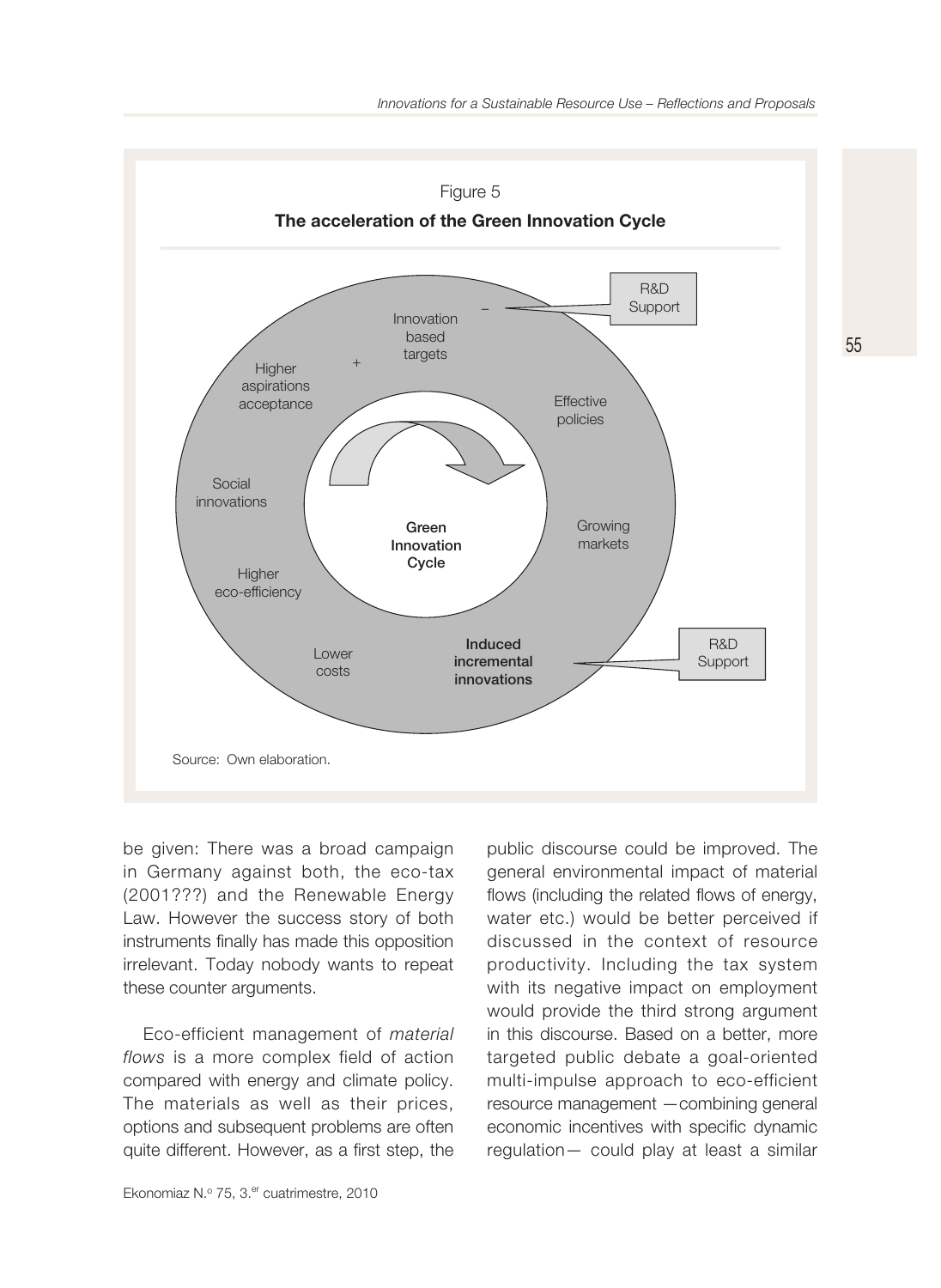role as in energy/climate policy. Instead of a "green tax" (often stimulating a too narrow ecological discussion) a general "resource efficiency tax" on products (or their weight) would be preferable. It should be partly used to reduce social security contributions and partly recycled to increase resourceproductivity in the same sector. Starting with a low tax rate may be necessary to take public resistance into account. Regarding specific regulations the European ecodesign policy for products in terms of LCA points into the right direction. However, more ambitious targets for selected goods are necessary. Even tentative strict targets could be helpful if they are open to be revised according the success of their implementation. Specific regulation is necessary both, to overcome specific obstacles and to use specific opportunities. Dynamic regulation and dynamic labels are required to push technologies beyond the present state of art. Long-term targets should make clear that the innovation process will be going on. Selective market support for certain products is required to create success stories. Stimulating markets for resource-efficient products as well as market competition are necessary conditions for policy acceleration. It must not be mentioned that a good infrastructure for research and development is the basis for all this.

Finally, as in climate policy it may be helpful to support national policies both, by international policy co-ordination and by creating an international policy arena for pioneers and trend setters of sustainable

resource use. There is also a lesson to be drawn from EU climate policy: strict green regulation of the European market not only has stimulated eco-innovation and competitive advantages. It has forced other countries and foreign firms to adapt to European policies. This has created a regulatory dominance of the EU which has become a strong driver for the diffusion of advanced policies.

#### 5. **CONCLUSION**

It is time to be more ambitious regarding the eco-efficient management of material flows. The reason is not only the present crisis of resource-intensive industrial growth. The good news is that increasing material productivity beyond the normal trend will provide co-benefits in many other policies: from energy, climate and environmental policy to employment and the general competitiveness of the national economy. Material productivity will surely become a dimension of international competition comparable to energy efficiency. Therefore more ambitious targets together with market incentives and/or dynamic regulation for domestic (lead) markets make sense, at least in countries with advanced innovation capacity. A process of policy acceleration could be stimulated for certain products. Trial and error and specific R&D activities will be necessary - as always if innovation is concerned. However, without ambition there will be neither dynamic technological innovation nor policy success in the long run.